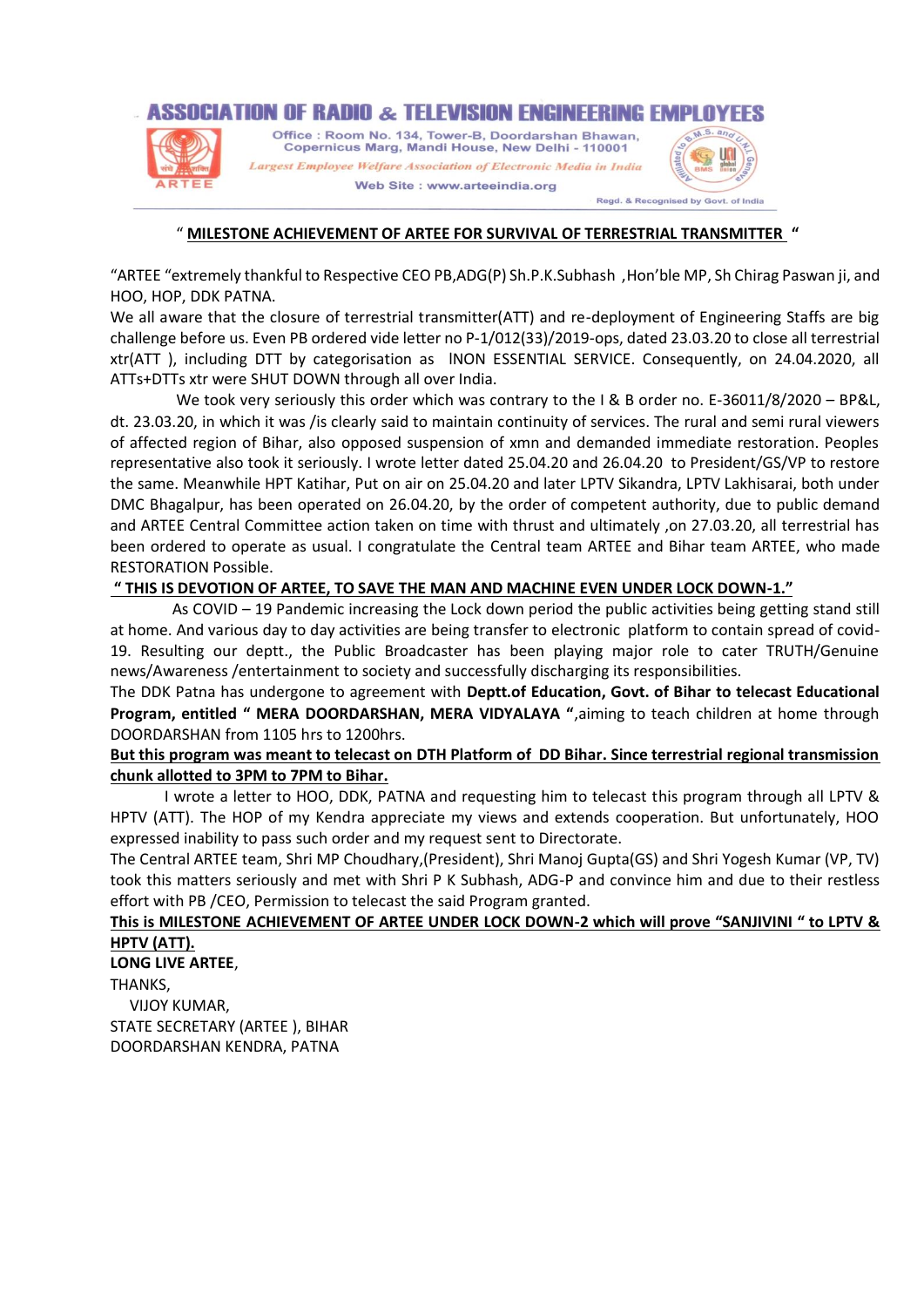

# **Request to grant permission to relay DD Bihar Programme " Mera Doordarshan Mera Vidyalaya" on The terrestrial mode**

1 message

**manoj gupta** <arteeindia@gmail.com> Mon, Apr 20, 2020 at 15:53 To: ceo@prasarbharati.gov.in Cc: eincdoordarshan@gmail.com, pksubhashadg@gmail.com, encdd@prasarbharti.gov.in

To, The Chief Executive Officer Prasar Bharati Secretariat Prasar Bharati House, Copernicus Marg, New Delhi – 110001.

Sub: Request to grant permission to relay DD Bihar Programme " Mera Doordarshan Mera Vidyalaya" on The terrestrial mode also.

Respected Sir,

The Ministry of Home Affairs, vide its order dated 15-04-2020, has suggested that all the educational/training/coaching institutes should encourage the online teaching and distance learning by utilizing the services of Doordarshan. It is a matter of pride that Doordarshan is the only broadcaster having terrestrial transmission reaching to more than 90 per cent of the country population. Sir, now it is the fact that terrestrial transmission is the best and convenient way to entertain and educate people and it is the cheapest way of education. As you are aware, due to the prevailing situation in the country, people, especially from the lower strata, are facing difficulty to shell out money and the Central Government under the leadership of our Honorable Prime Minister is making all-out efforts to provide help to them. People are not able to pay a hefty fee for recharging their DTH service or pay Cable TV bills. At this juncture, the role of the Terrestrial Transmission as the cheapest mode of Educational Medium has gained much more importance. We are glad that many more Yagi Antennae / Dipole etc. are seen nowadays and as you are aware terrestrial transmission can be viewed in the near vicinity of the transmitter without even using an antenna making it the best medium at this juncture.

All over the country engineering employees are keeping the terrestrial services operational in this crucial time. Our engineering employees in DDK Thiruvananthapuram have developed a zero- cost end to end video streaming system, converting the SDI output to IP Data Pack and sending through the already available BSNL FTTH line connecting the other two PGFs in Kerala. This enabled DD to connect these stations LIVE during the Programmes on COVID 19 fully avoiding huge expenditure on DSNG equipment. It shows how the engineering employees work for the betterment of the department.

**DD Bihar has started airing the Programme " Mera Doordarshan Mera Vidyalaya" from today 11.05 hrs to 12.00 hrs but only on DTH platform. It is a fact that many of the villagers and many sections of the society do not have the DTH facility at their homes and therefore the programme will not reach to the entire students especially from the villages thereby defeating the very purpose of the MHA Guidelines and creating a disparity. To reach out to every section of society, we request you to transmit this programme also on the terrestrial mode in Bihar state. We also request**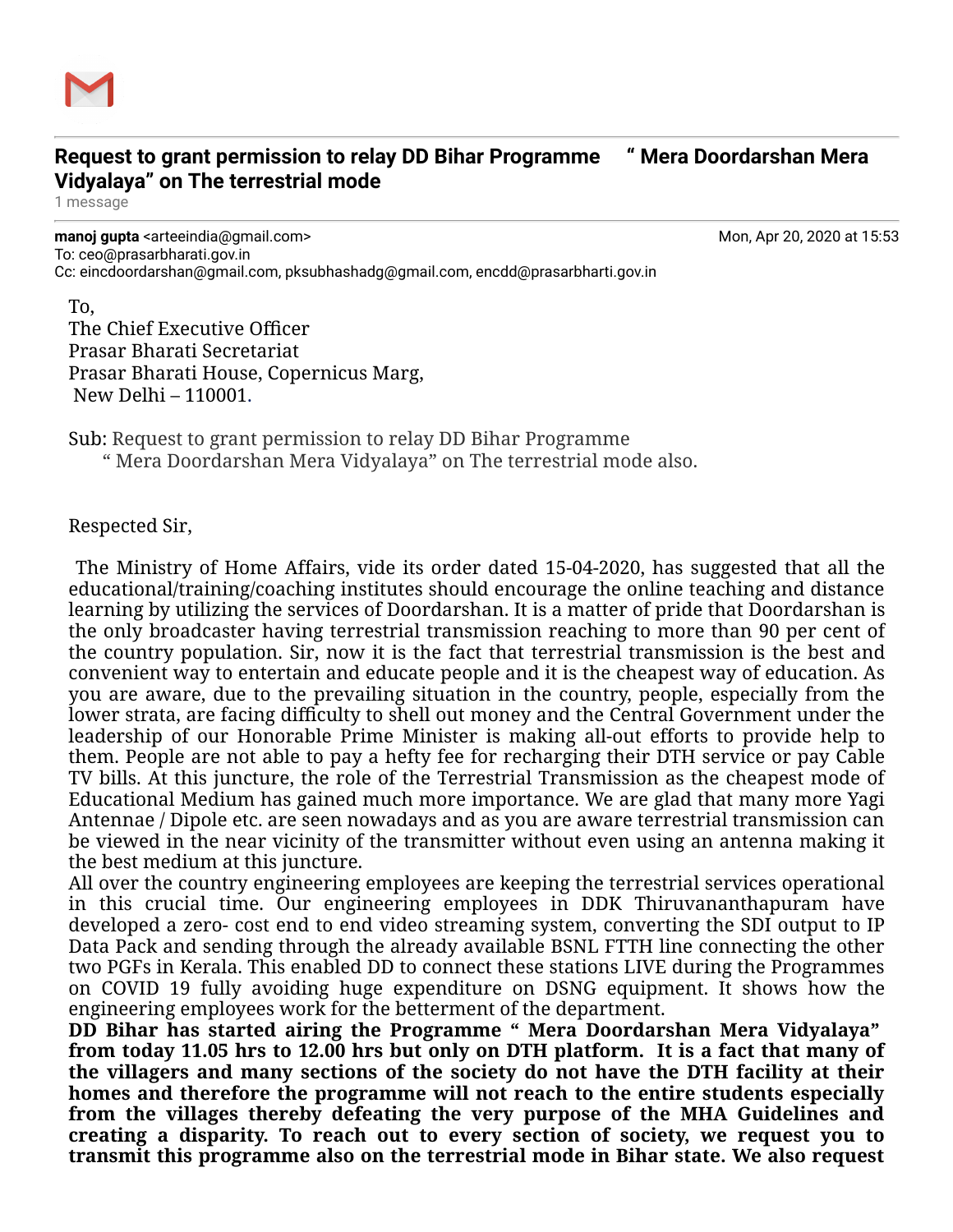**you to air such programmes in the terrestrial mode throughout the nation in collaboration with the respective Boards / State Governments.**

**Due to the changes of timing in the terrestrial transmission, Regional News at 1900 Hrs from DDK, Patna is not carried in the Terrestrial Mode**. People rely only on DD& AIR to get authentic and precise information on COVID 19 and therefore a large number of people watch our News Bulletins. There are no news bulletins in the National Channel and therefore, the denial of the Regional News in the Terrestrial Mode will certainly hamper the Fight against Corona both in the Urban and the rural population. Therefore, we request your high office to kindly instruct all the capital stations to broadcast Regional News in the Terrestrial mode.

We appreciate you for airing Old serials like Ramayana, Mahabharatha etc. bringing Doordarshan once again at the top of the rating chart. We have learnt that lots of people are calling to know whether they will get these programmes in their regional language. Earlier DD was airing these programmes dubbed into other languages or with subtitles. Sir, we understand that these programmes are broadcast with permission from the right holders. So as to increase the popularity, we request you to kindly take up this issue and to explore possibilities of airing the regional version or to give subtitles. Also, there is heavy demand for popular programmes and serials aired by different Capital Stations in Regional languages. These programmes can bring much advertisement revenue. Now, due to the Corona Pandemic, recording of new programmes are rightfully stopped and all the regional stations are churning out programmes from server repeatedly. So if we are able to get in touch with the right holders, as we did in the case of Ramayana etc., and start airing these regional programmes viewership as well as revenue generation can be increased manifold. Sir, DD Pothigai, the Tamil channel used to air Tamil movies of the 1970s which was very popular with the DD viewers. But it is stopped now. So instruction may be given to all capital Stations to restart the broadcast of Regional language movies at least for the lockdown period.

With Highest Regards

Yours faithfully,

 **Manoj Kumar Gupta,** Gen.Sec., ARTEE 8130834422 [arteeindia@gmail.com](mailto:arteeindia@gmail.com)

-- Regards Manoj Kumar Gupta General Secretary ARTEE MOB:8130834422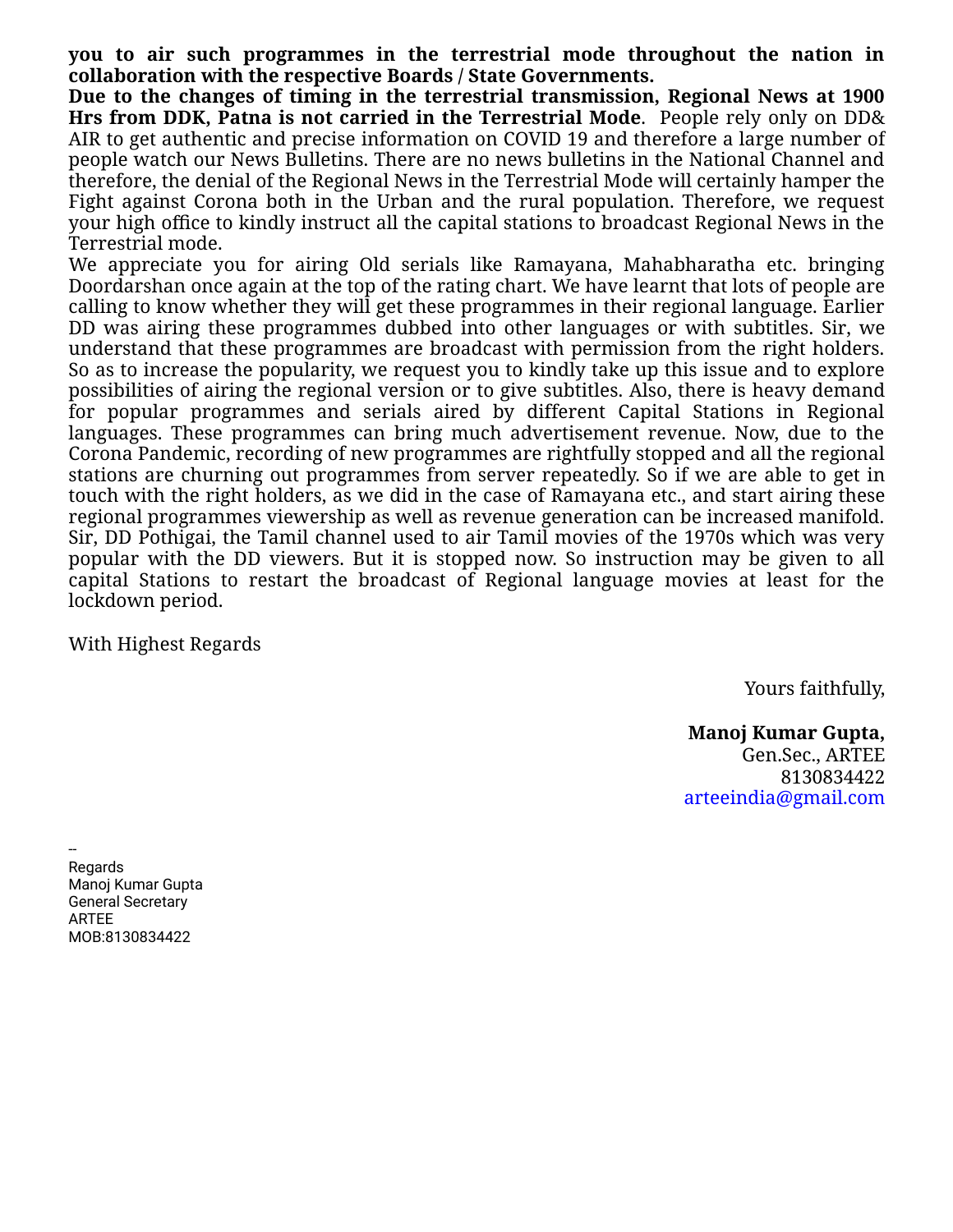

RSA Re-verification under process

Ref.no: ARTEE/SS/BR/04/2020

DATE: 17 /04/2020

To,

The DDG(E)/HOO Doordarshan Kendra Fraser Road, Patna-800 001

SUB: Regarding relay of "DDBihar" Program / Regional News(1900-1930hrs) through the LPTV/HPTV situated at Bihar in terrestrial mode also.

Sir.

With due respect, it is to say that we all are passing through a crucial phase of time and fighting against the COVID-19 Pandemic. With outmost precaution, we are discharging our duty to public and the nation. To meet the educational requirement of Children of Bihar, State Govt has taken initiative to teach the children of 9<sup>th</sup> and 10<sup>th</sup> Class with the DOORDARSHAN / DD Bihar. We welcome state Govt. initiative and extending all support.

In this context, it is requested that being a nodal Kendra, an instruction or necessary action may be taken to relay "DD Bihar" educational program named " Mera Doordarshan, Mera Vidvalava" Scheduled to be started on and from Monday(20/04/20), from 1100-1200hrs, through all LPTV/HPTV -Bihar in terrestrial mode also and accordingly all LPTV/HPTV- Bihar may be Delink from DD National and Link DD-Bihar for said period, in the interest of children of state. The last children in society would be equally benefited through terrestrial relay of this program.

Secondly, it is known that all LPTV/ HPTV- situated in Bihar has been instructed to DELINK DD-National at 1500hrs- 1900hrs for regional program. Accordingly viewers of our state are not able to get REGIONAL NEWS (Hindi news followed by Urdu News) which is being telecasted at 1900-1930hrs. As we have regional news unit at Patna and Peoples of Bihar state are being deprived to view prime time regional news bulletin through terrestrial transmission. It is also requested to instruct/necessary action to all LPTV/HPTV-Bihar to extend regional program upto 1930hrs daily, i.e. DLINK DD National at 1500-1930hrs for regional program so that regional news bulletin to be covered as well.

Thanking you,

Yours faithfully.

(VIJOY KUMAR) State Sec. Bihar Doordarshan Kendra, Patna 0799232,4489,9835452771

Copy to:

CamScanner

- 1. Head of Program, DDK, Patna for kind information and n.a.pl.
- 2. The President/General Secretary, ARTEE, New Delhi.
- 

3. The Vice President, ARTEE, Kolkata.<br>4. The News Editor, Regional News Umit, DDK, Petra for Kimal Information Scanned with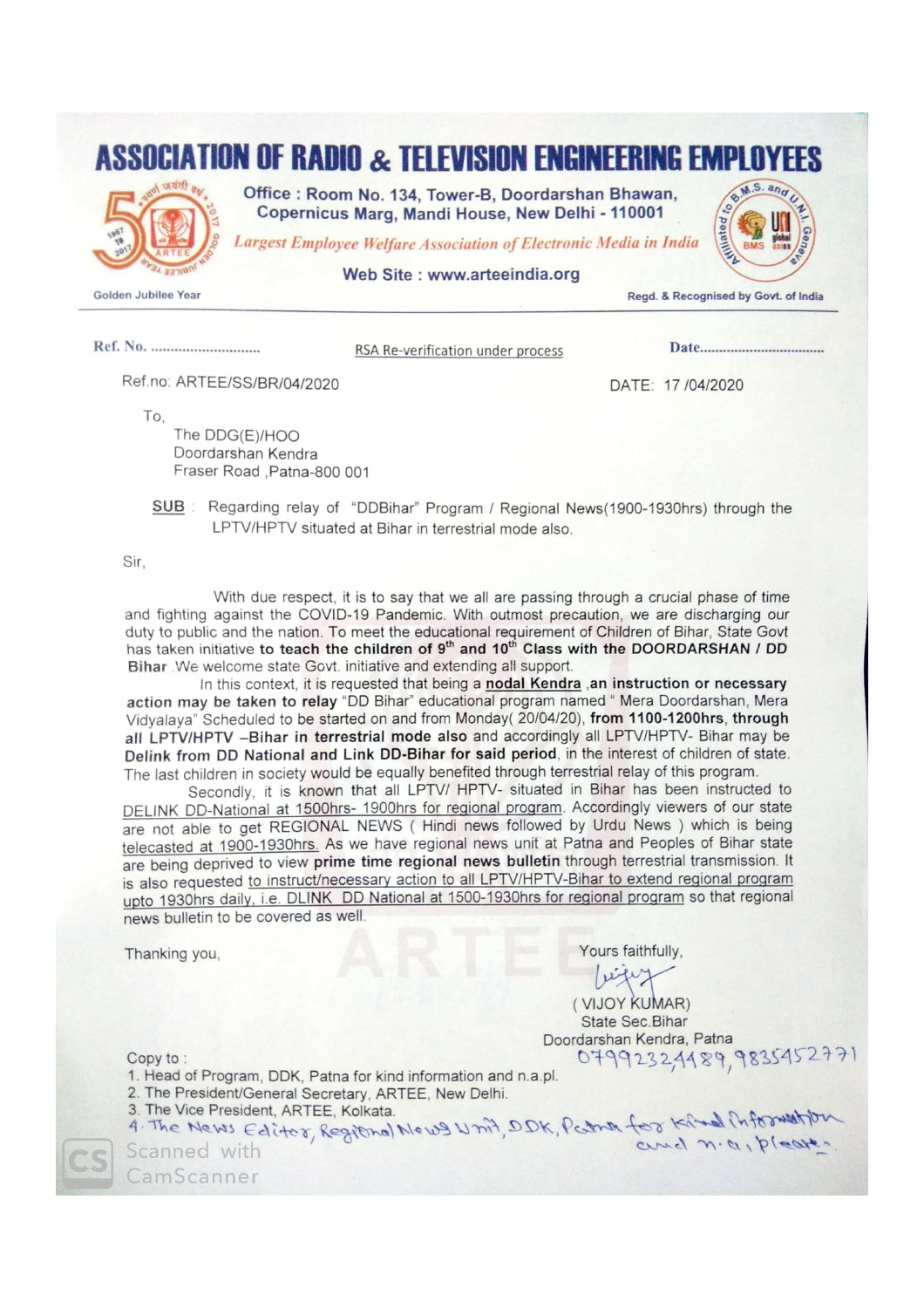Most Immediate By email

#### Prasar Bharati (India's Public Service Broadcaster) O/o ADG(EZ) Directorate General: Doordarshan New Delhi

F. No. 18/24/2018/EZ

Dated: 23/04/2020

Subject - Approval for Terrestrial support for telecast of Educational Programme. "Mera Doordarshan Mera Vidyalay" - reg.

This pertains to the request of Head of Office, DDK Patna vide Gmail dated18/04/2020 on the subject cited above.

Appreciating the significance of the educational broadcasting during the  $\overline{2}$ lock-down period, it is hereby conveyed that all the Analog Terrestrial Transmitters (ATT's) of Bihar may de-link w.e.f. 24/04/2020 from DD-National during 11.05 a.m. to 12.00 noon hrs. everyday (except 26/04/2020 - on which 'Mann Ki Baat' is to be telecast) for relaying the educational programme, "Mera Doordarsha Mera Vidyalay".

However, it may please be noted that this is a short term arrangement to  $3$ facilitate educational broadcasting during the ongoing period only and a fresh call will be taken after the situation eases.

This issues with the approval of the competent authority

 $20^{20}$ 

(A.J. Mahanta) Asstt. Director of Programmes(EZ) For Addl. Director General(EZ)

To. The Head of Office Doordarshan Kendra. Patna(Bihar)

Copy for information to -

- 1. The Head of Programmes, DDK Patna(Bihar).
- 2. PPS to ADG(EZ), DG DD, New Delhi.